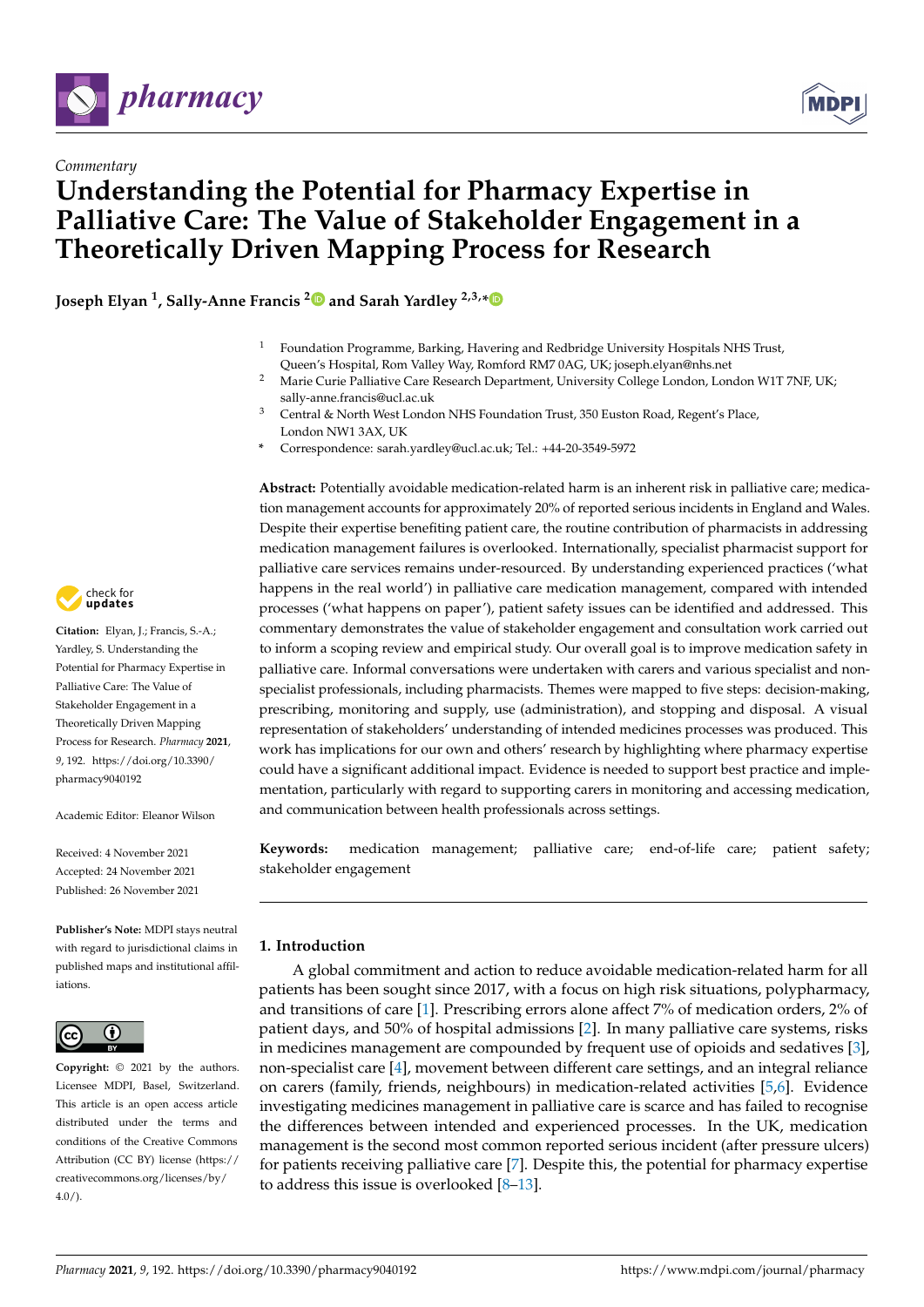Prescribing for symptom control is just one step in a multi-step, socially constructed process of medicines management, in which a variety of professionals, carers, and patients must interact across, and within, different healthcare and home settings. As such, there are myriad factors that can disturb the intended processes and hence, safety [\[14\]](#page-8-9). It is recommended that pharmacists are included in the multi-disciplinary team involved with prescribing in palliative care [\[15](#page-8-10)[,16\]](#page-8-11), and that specialist palliative care settings integrate pharmacists with specialist knowledge [\[17,](#page-8-12)[18\]](#page-8-13). Literature has shown that pharmacist involvement can improve patient care and reduce medication errors [\[19](#page-8-14)[–25\]](#page-8-15). Nonetheless, there is limited commissioning of direct pharmacy support in palliative care, leaving other professionals to manage complex medication regimes and adjustments.

We know that historically established divisions of labour and normative rules (practice etiquette) shape prescribing and medication use [\[26\]](#page-8-16). We are carrying out a study, 'Getting Prescription Medications Right at Home, in Hospital & Hospice' (Marie Curie Research Grants Scheme 2018, MC-19-904), that employs activity theory [\[27\]](#page-9-0) in order to compare the intended processes with the experienced practices. We will be using patients' activity systems as the unit of analysis, within and across the contexts of home, hospital, and hospice, to investigate and model practices of prescribing and medication use for symptom control. By generating an understanding of experienced practices ('what happens in the real world') in prescribing and medication use in palliative care, as distinct from the intended processes ('what happens on paper'), patient safety issues can be more effectively identified and addressed. This commentary documents the first step in our research study; an engagement and consultation exercise to understand the direct experiences and concerns of a variety of stakeholders in palliative care. In doing so, we demonstrate the effectiveness of investing in high-quality stakeholder engagement and encourage others to employ it in their own work. Our research will be directed by essential issues raised through the stakeholder work, and so ensuring comprehensiveness and attentiveness to what matters most, based on carer and professional stakeholders' perspectives. We hope that this commentary will help others use similar engagement methods to prioritise areas for further research and improvement, as well as stimulate wider debate on the contribution of pharmacists within multi-disciplinary palliative care teams.

#### **2. Stakeholder Engagement**

Our future empirical research will gather the experiences of patients, carers, and professionals across home, hospital, and hospice through observations and interviews. Prior to this, to develop a model of the intended multi-step process, we are conducting a scoping review [\[28](#page-9-1)[–30\]](#page-9-2). It is recommended that scoping reviews include a 'consultation' step with various stakeholders to provide additional information, perspectives, meaning, and applicability [\[30\]](#page-9-2). It is argued that the consultation component of scoping studies provides methodological benefits and increased effectiveness in communicating findings to relevant stakeholders [\[28\]](#page-9-1). Despite this, best practice for carrying out stakeholder engagement remains unclear [\[28\]](#page-9-1).

In line with recommendations for a consultation step, informal conversations were undertaken with carers who had experience of, or an interest in, managing palliative medications for others, and a variety of specialist and non-specialist healthcare professionals, including pharmacists (Table [1\)](#page-2-0), to help shape our model of intended processes and direct our evidence scoping work. Stakeholder participation was voluntary; people contacted us following the circulation of adverts on social media, patient and public involvement recruitment websites, and through our own and our study funder's networks. We hoped that it would provide a multi-voiced perspective on what to focus on and prioritise, in both our scoping review and empirical study. We believe that our active engagement of relevant stakeholders will also help enable effective dissemination and translation into practice and policy.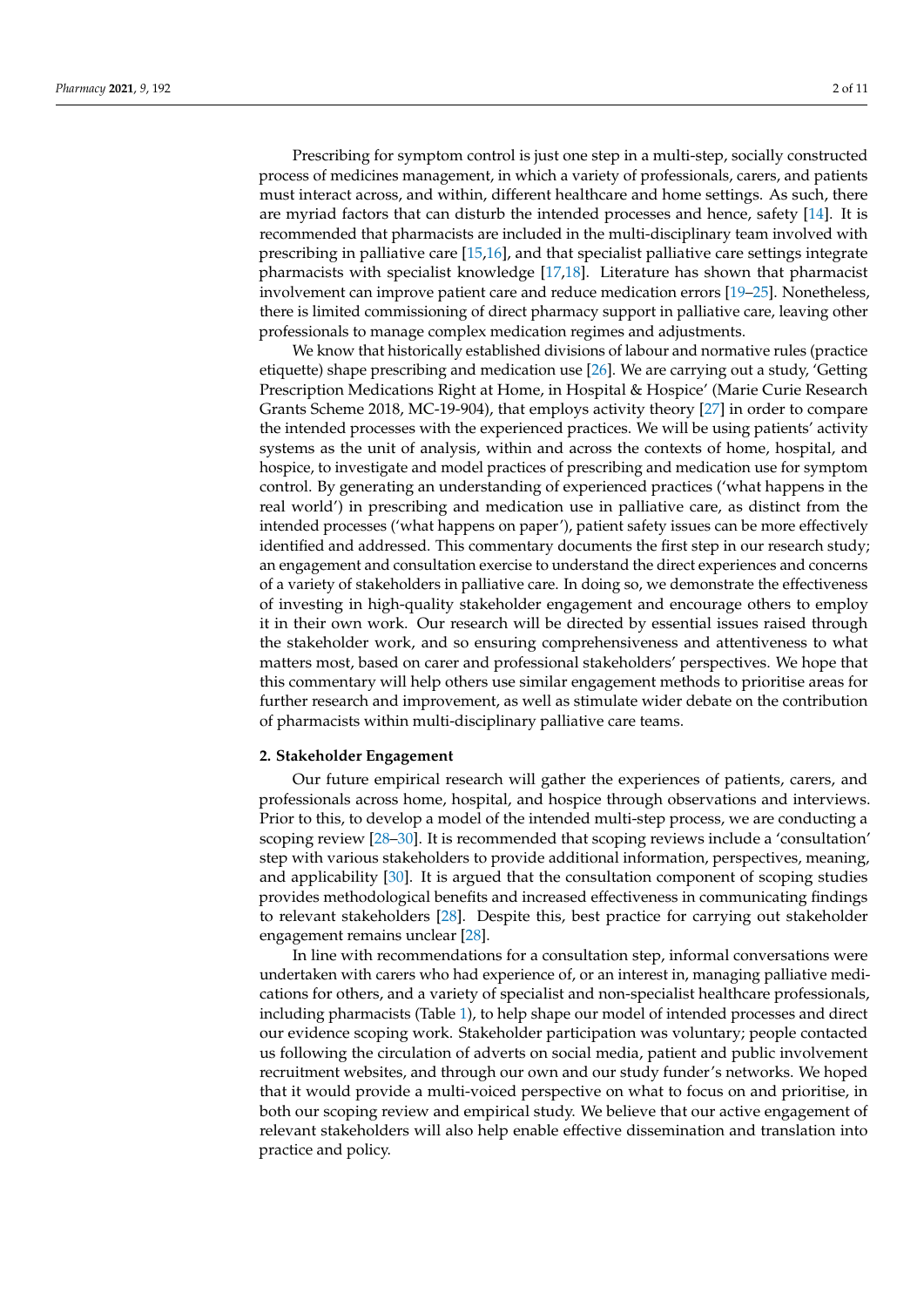| Stakeholder    | Background                                                      | <b>Total</b> |
|----------------|-----------------------------------------------------------------|--------------|
| $\mathbf{1}$   | Non-clinical researcher                                         | 3            |
| $\overline{2}$ | Non-clinical researcher                                         |              |
| 3              | Non-clinical researcher                                         |              |
| $\overline{4}$ | General practitioner                                            | 3            |
| 5              | General practitioner                                            |              |
| 6              | General practitioner (with specialist palliative care interest) |              |
| 7              | carer                                                           | 7            |
| 8              | carer                                                           |              |
| 9              | carer                                                           |              |
| 10             | carer                                                           |              |
| 11             | carer                                                           |              |
| 12             | carer                                                           |              |
| 13             | carer                                                           |              |
| 14             | Pharmacist (non-specialist)                                     | 4            |
| 15             | Pharmacist (non-specialist)                                     |              |
| 16             | Pharmacist (non-specialist)                                     |              |
| 17             | Pharmacist (specialist)                                         |              |

<span id="page-2-0"></span>**Table 1.** Participant stakeholders: informal conversation participation by videocall, *n* = 20, participation by email discussion,  $n = 1$ .

The conversations were guided by five steps we considered potentially critical to the process of medicines management in palliative care: decision-making, prescribing, monitoring and supply, use (administration), and stopping and disposal. We allowed stakeholders to lead the conversation based on their experience and expertise, rather than asking direct questions about who should do what. This was deliberate, as we wanted to understand their priorities without priming them to particular conclusions. Common themes were identified through open mind-mapping and discussion (led by the first author, all authors discussed and refined) before being mapped to the five suggested steps. Additional areas of interest were also documented, and a visual model of intended medicines processes was produced, highlighting areas of relevance for our scoping review and later empirical work. The monitoring and supply of medications was the most prominent theme. Consequently, it has become a priority for our research, and it is an area where pharmacy expertise could have a significant impact.

18 Specialist palliative care professional (nurse)

19 Specialist palliative care professional (physician) 20 Specialist palliative care professional (physician) 21 Specialist palliative care professional (physician)

#### **3. Themes**

#### *3.1. The Decision to Prescribe*

Prescription decision-making was predominately discussed by professional stakeholders. A major theme identified was the balancing of protocols and expertise; professionals' views varied on whether they relied on protocols or what several stakeholders referred to as 'gut feeling', when making decisions concerning medication. This depended on the stakeholders' exposure to palliative medicines; specialist palliative care professionals were more comfortable drawing upon expertise to inform prescribing decisions. They felt able to safely deviate from protocols to achieve more personalised, patient-centred care. This is

4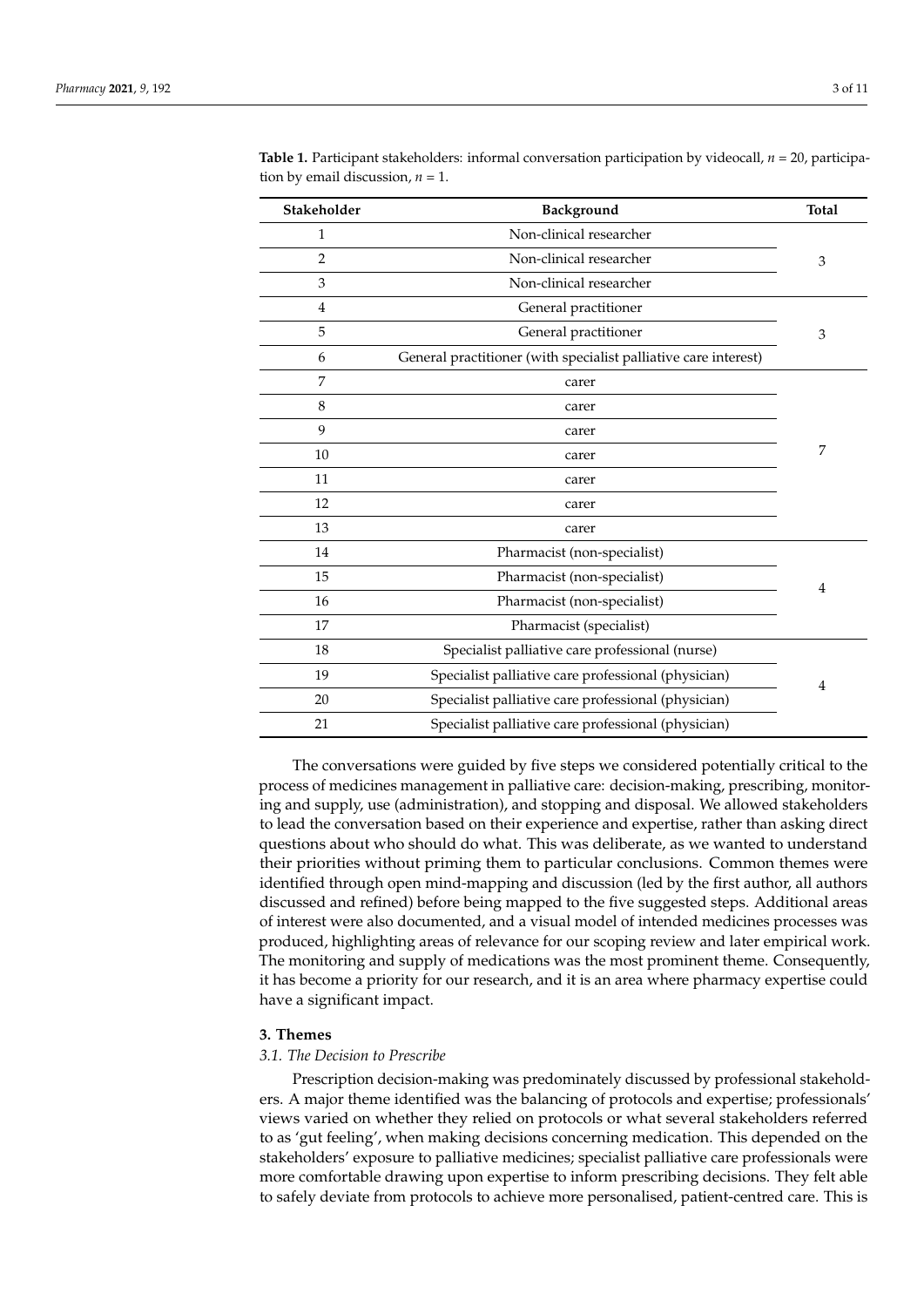supported by evidence that suggests that specialist palliative care professionals regularly use experience to prescribe off-label medications [\[31\]](#page-9-3). Comparatively, general practitioners (GPs) felt under-confident in prescribing palliative medicines without protocols. They wanted protocols to remind them of correct dosages and regimes, rarely straying from these. This is reflected in evidence that suggests that non-specialist prescribers are cautious with their approach to palliative medicines due to fear of hastening death [\[32\]](#page-9-4), and that effective anticipatory prescribing is heavily dependent on a prescriber's level of experience [\[33\]](#page-9-5). Despite their perceived importance, professional stakeholders described frustrations with either inconsistent or non-existent protocols, particularly with non-opioid medications.

Both professionals and carers highlighted the importance of communicating decisions to the patient and carers. This was a particular point of emphasis for the pharmacists who felt that it was essential to communicate not only what the medications are, but also their purpose, and specific side effects that carers could monitor. This was particularly pertinent in the community, as carers were able to recognise medication issues more easily than professionals due to time spent with the patient. Carers discussed how effective communication regarding prescribing decisions made the entirety of the process easier to navigate. This finding corroborates with evidence that found that the effective communication of decisions was one of the most important aspects of palliative care for patients [\[34\]](#page-9-6). Professionals identified the significance of understanding a carer's and patient's level of knowledge, allowing them to adjust their communication to suit the patient's needs. Despite acknowledging the importance of communication, carers often felt that it varied in practice, leaving them to work things out for themselves. Stakeholders suggested multiple reasons for this, of which some are supported in the evidence, such as patients and carers being overloaded with information [\[35\]](#page-9-7), emotional distress affecting retention of information [\[36\]](#page-9-8), and time or resources limiting professionals' capacity.

#### *3.2. The Act of Prescribing*

Stakeholders explained that they were often unsure of how quickly to increase doses of medications, and that it was difficult to balance symptom control with over-medicating. This was made more challenging by a lack of guidance and evidence to support decisions, which is supported in recent research [\[37–](#page-9-9)[39\]](#page-9-10). As with decision-making, experience played a central role in a prescriber's confidence in titrating medications. Many of the specialist palliative care prescribers and pharmacists spoke of 'tinkering' with medications, described by one pharmacist as carrying out 'safe-to-fail' experiments by prescribing, monitoring effects and adjusting accordingly. They felt that this was fundamental to effective, patientcentred symptom control. Tinkering was scarcely discussed by non-specialist prescribers, potentially exposing a lack of confidence in adjusting medications and doses. Evidence supports the notion that monitoring and adjustment is heavily dependent on a prescriber's level of experience [\[32\]](#page-9-4).

Stakeholders considered prescribing in the community to present unique challenges. Anticipatory prescribing has received recent research interest [\[33](#page-9-5)[,40](#page-9-11)[–47\]](#page-9-12), and its significance was reflected in our conversations. GPs stressed the importance of effective anticipatory prescribing, as it allows patients, carers, and professionals to manage symptoms out-ofhours without delay. Carers and pharmacists agreed that anticipatory medications reduce anxieties about medication access if a patient's condition deteriorates. Nevertheless, stakeholders recognised the difficulties and risks of anticipatory prescribing. Professionals felt that knowing when to prescribe was challenging; it required a balance between preparedness and the risk of abuse (e.g. diversion), waste, and burdening carers. Carers described how anticipatory medications can contribute to the overwhelming number of medications at home, and pharmacists discussed how the controlled palliative medicines can leave carers with significant responsibility.

A significant frustration identified by carers in the community was the lengthy process of accessing prescribers; often they must inform the district nurse, who then communicates the need to a prescriber, who must then prescribe and supply the medicines. This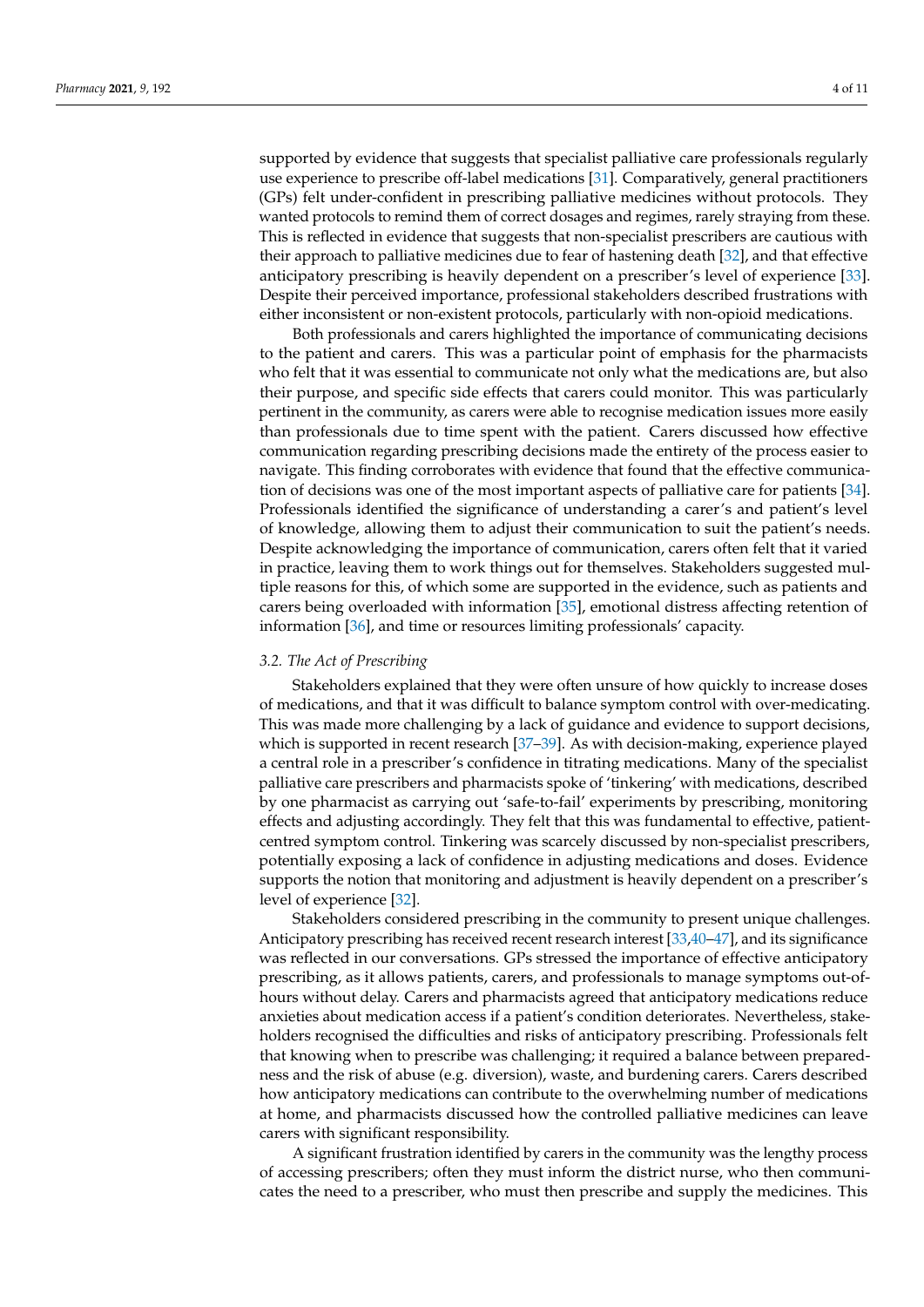time-consuming process may leave the patient with uncontrolled symptoms, resulting

in potential harm. These issues were heightened in out-of-hours situations where prescribers are scarce and are cautious to alter medication doses [\[48\]](#page-9-13). Poor direct access to prescribers led to carers feeling overwhelmed and stressed about not managing patients' symptoms effectively.

Deprescribing was an area that pharmacists felt was particularly poorly managed. Deprescribing is the process of discontinuing potentially harmful medications that have a minimal benefit to the improvement of a patient's quality of life [\[49\]](#page-9-14). Several pharmacists and physicians felt that deprescribing a patient's regular medications was so important that it should have its own step in the process. Stakeholders discussed how effective deprescribing can reduce the medication burden on patients and carers, reduce the risk of side effects, and avoid medication waste. These views are reflected in the limited evidence [\[49\]](#page-9-14). Yet, stakeholders highlighted difficulties in effectively deprescribing, including limited time and questions concerning responsibility. GPs felt that it was often unclear whether it was their responsibility to deprescribe, particularly when a patient had been discharged from an acute or specialist setting. Some assumed that if regular medications could be discontinued, then that would have occurred prior to discharge. Potentially challenges such as these are what leads to the ineffective deprescribing seen when people are receiving palliative care [\[50\]](#page-9-15).

# *3.3. Monitoring and Supply of Medications*

Primarily, carers discussed numerous challenges that disrupted the intended medicines process. Stakeholders often felt uncertain of whose responsibility it was to monitor the efficacy and side effects of medications. The prescriber, district nurses, carers, and patients were all suggested as responsible; however, this uncertainty resulted in carers feeling ultimately responsible. GPs often waited to be informed of issues, rather than actively monitoring patients due to time-pressures, with carers emphasising the importance of district nurses. However, due to the variability in the confidence of district nurses, the responsibility often fell to the carer to recognise side effects and act quickly and safely without training or professional support.

Access to medications in the community was recognised as a major disturbance to the intended process; a view that is reflected in the literature [\[51\]](#page-9-16). Various stakeholders, particularly carers, discussed difficulties with medication availability at pharmacies. They spoke of having to travel to multiple pharmacies to obtain the required medications, or of being denied access to a complete prescription if the pharmacy did not stock all of the items. Pharmacists recognised the difficulties of access and discussed how certain localities had designated pharmacies for palliative medicines, yet not all carers were made aware of this. Carers felt that it was their responsibility to seek out the availability of palliative medications from their local pharmacy. However, carers were often limited in their abilities to travel to pharmacies due to patient need, medical or mobility issues, subsequently relying on other family, friends or neighbours to collect medications. This was made significantly easier if pharmacies delivered medications. Most carers concluded that monitoring and supply was the biggest barrier to an intended medicines process; if the difficulties had been explained to them in advance, their preferred place of care for the patient may not have been at home.

### *3.4. Use (Administration)*

Medication administration was spoken of predominately by carers, suggesting that it was a significant community concern. Responsibility arose again as a theme; it was unclear whose role it was to administer medications in the community. It was often the role of district nurses; however, their confidence and experience with dealing with palliative medications varied, corroborating with recent evidence [\[44\]](#page-9-17). Carers and patients were responsible for administering oral medications, contributing to the burden on carers. Carers' views on administration varied; some, particularly those with healthcare back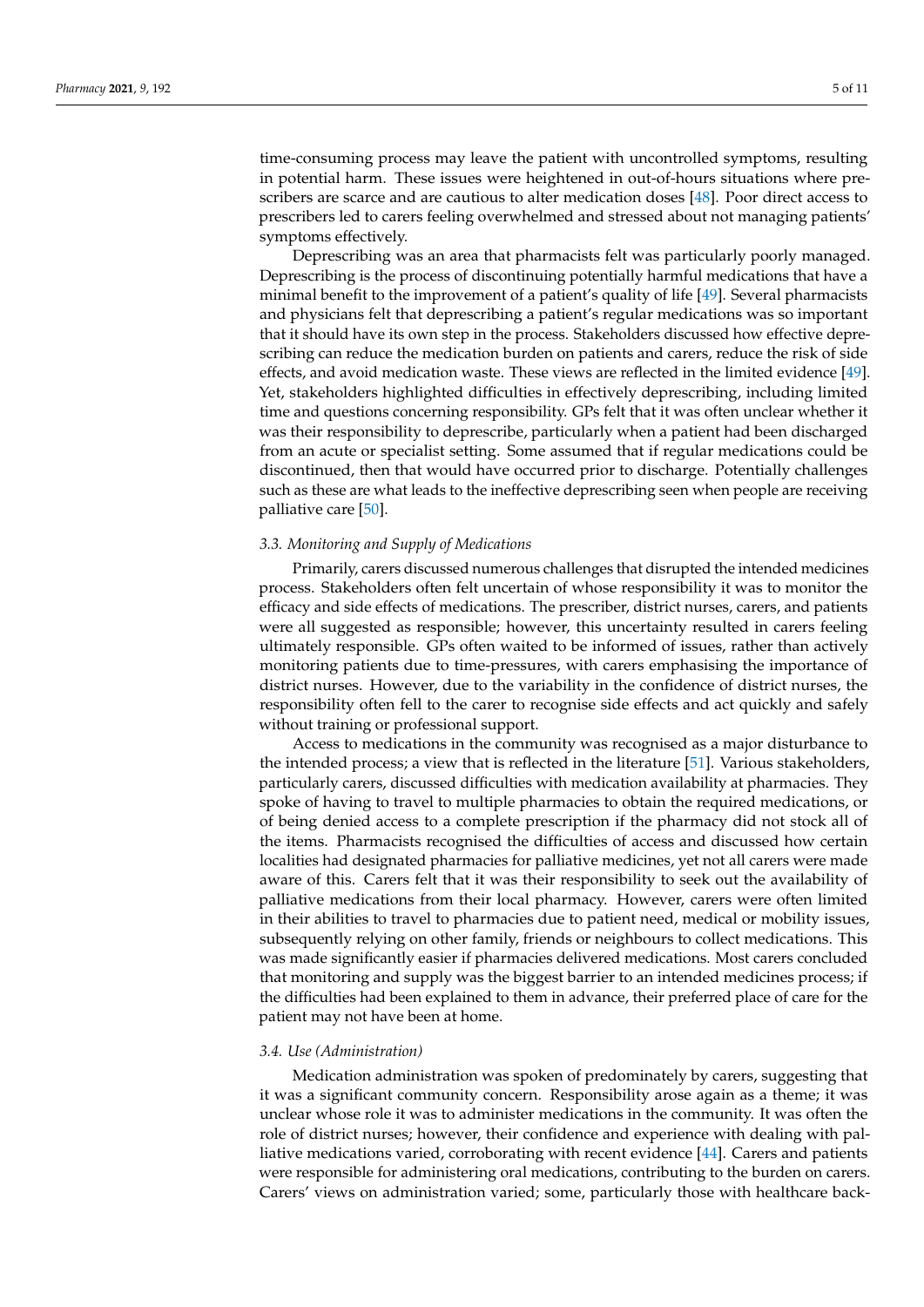grounds, were frustrated at being unable to administer injectable medications. Research suggests that carers who administer injectable medications feel a sense of achievement and empowerment [\[52\]](#page-9-18). When in hospital, carers discussed the delays between the requesting of medications and its administration by nursing staff, exemplified by asking the incorrect nurse, ward distractions, and the time taken between obtaining the medication and the patient receiving the dose.

Medication adherence is reportedly poor in palliative care patients [\[53–](#page-9-19)[56\]](#page-10-0). Our work highlighted this as an area of concern, with pharmacists, in particular, providing an insight into the barriers faced by patients. Adherence was difficult for patients due to complex medication regimens, but this was aided by effective deprescribing. Palliative patients often experienced swallowing difficulties and were thus unable to take standard oral medications. This was worsened by the size and shape of medications. Carers discussed the packaging of medications; they noted that identical medications were packaged differently depending on the pharmacy, making it confusing for those administering them. This was compounded when patients were discharged from hospital with medications that looked, and were packaged, differently to their usual medicines.

### *3.5. Stopping and Disposal*

Stopping and disposal of medication is scarcely discussed in the literature. Similarly, stakeholders rarely discussed it without being prompted. However, it was considered by most to be an important, and often overlooked, step in the process. It was exclusively discussed in relation to community palliative care. Generally, stakeholders recognised that medications should be returned to a pharmacy for disposal once they are no longer required. In the UK, pharmacies are the only legal entities allowed to receive medications for disposal, and named patient medications cannot currently be reused, although the COVID-19 pandemic has resulted in further calls for this to be changed [\[46\]](#page-9-20). Despite this, carers and pharmacists described incidences of palliative medications still being stored at home, highlighting the associated risks of abuse, including the diversion and wastage of medications. Stakeholders suggested several possible reasons contributing to this, such as ineffective checking of repeat prescriptions, duplicated supply of medications when a patient is discharged from hospital, and a lack of clear guidance on whose responsibility it is to follow up on medication disposal. Stakeholders recognised the juxtaposition between the stringent processes when a patient is prescribed controlled medications and the lack of follow-up when a patient has died. These are issues that should be addressed within healthcare systems and internationally different approaches might be usefully shared.

#### *3.6. Contextual Issues*

Throughout our engagement work, several contextual themes were identified that created disturbances across multiple steps. Communication between professionals and services was essential, but often ineffective. This was predominantly discussed in reference to the discharge of patients from hospital; GPs spoke of the poor communication of decisions and plans from hospitals. Communication was also important between GPs and district nurses so that patients' symptoms and concerns could be effectively managed. This highlighted the potential role of the GP as a director by delegating and identifying the role of healthcare professionals in patients' palliative care. Despite their pivotal role in community palliative care, pharmacists discussed the lack of communication between other healthcare professionals and themselves, resulting in a lack of clarity regarding a patient's management. Interdisciplinary communication has been identified as pivotal in providing effective palliative care [\[47\]](#page-9-12), yet we recognise that this is still poorly achieved.

Continuity of care can enable more personalised care and provide patients with easy access to help [\[57\]](#page-10-1), however, we found that this is not always achieved. Carers found it difficult to repeatedly communicate the dynamic nature of a patient's symptoms, wishes, and condition to different professionals. They felt that this was difficult in all settings, but particularly out-of-hours in the community. Finally, pharmacists, nurses, and junior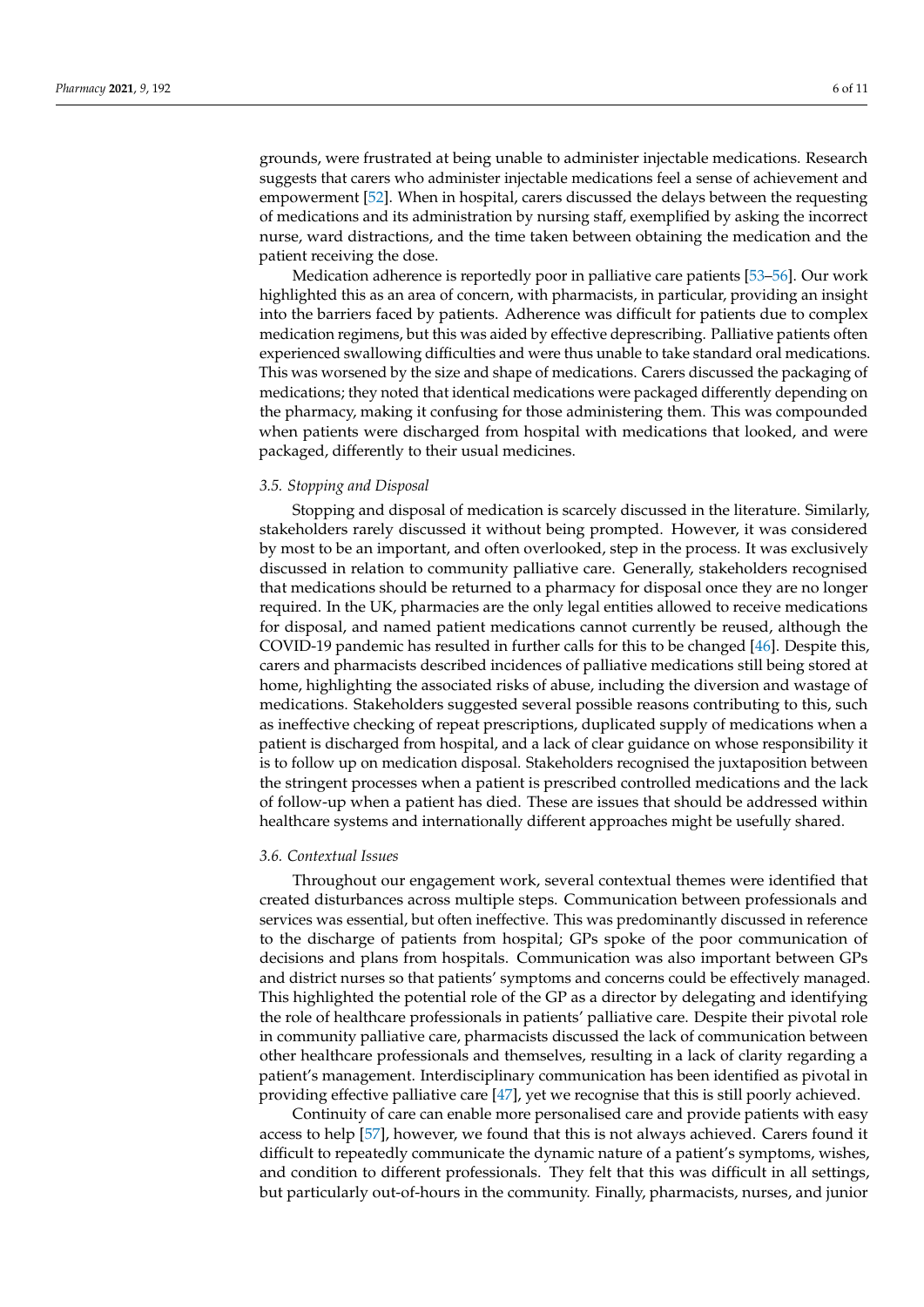doctors found it difficult to question senior doctors' decisions when prescribing pallia-tive medicines, due to the hierarchical nature of healthcare [\[26\]](#page-8-16), which could perpetuate poor practice. practice.

# *3.7. Visual Intended Medicines Process 3.7. Visual Intended Medicines Process*

Following our engagement work, we created a visual representation of the compo-Following our engagement work, we created a visual representation of the components required for any intended medicines process, as identified and described by our nents required for any intended medicines process, as identified and described by our stakeholders (Figure 1). We have mapped each point to one of the five steps discussed in stakeholders (Figure [1\)](#page-6-0). We have mapped each point to one of the five steps discussed in this commentary. This highlights how the process can be superficially linear, but in fact, this commentary. This highlights how the process can be superficially linear, but in fact, involves several feedback loops. We will seek evidence on, if, and/or how, these loops are integrated into intended systems in our scoping review. We wanted to gain insight into the three settings of hospital, home, and hospice, and the transition between these. However, as hospice was scarcely discussed in our engagement work it will be a point of emphasis in our further empirical work.

<span id="page-6-0"></span>

Figure 1. Intended Medicines Process. Each colour represents a step discussed in this piece: decision-making (yellow), prescribing (red), monitoring and supply (green), administration (blue), and stopping and disposal (orange). prescribing (red), monitoring and supply (green), administration (blue), and stopping and disposal (orange).

# **4. Concluding Remarks 4. Concluding Remarks**

# *4.1. Implications for Our Own and Others' Research 4.1. Implications for Our Own and Others' Research*

This engagement and consultation exercise has enabled us to gather direct experiences from a variety of stakeholders, demonstrating the value of this early step in underpinning our scoping review and empirical work. We have identified key themes and produced a visual representation of the components required in any intended palliative medicines process ([Fig](#page-6-0)ure 1). As the most spoken about theme, monitoring and supply of medications will be a focus of our work going forward. Responsibility was another significant theme; will be a focus of our work going forward. Responsibility was another significant theme;<br>it was clear that there was uncertainty regarding responsibility for numerous steps in the intended processes, resulting in carers feeling ultimately responsible. It is essential that our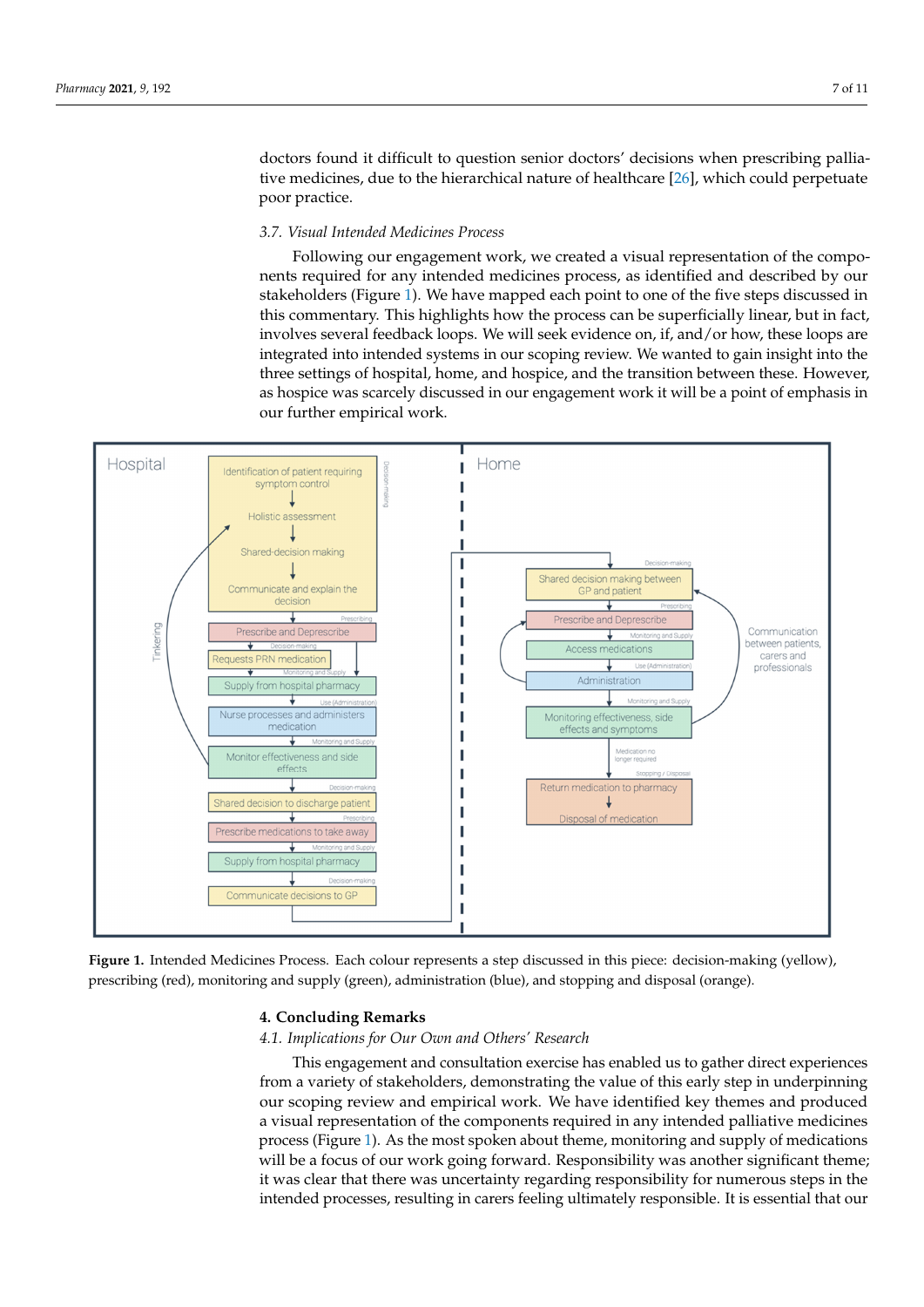work, and future research, investigates this further and identifies potential strategies to reduce the burden on carers. Our engagement work was limited by only speaking to one nursing stakeholder, and the wider research in this area is also limited [\[58](#page-10-2)[,59\]](#page-10-3). With district nurses playing a pivotal role in community palliative care, we suggest that this too should be a focus of future research.

# *4.2. Implications for Pharmacists and Commissioners of Pharmacy Services*

Involving pharmacists as a core member of the palliative care multi-disciplinary team is not common, but with correct provisions this could prove pivotal in improving palliative medicines processes across all steps, from the decision to prescribe through to stopping and disposal [\[60\]](#page-10-4). Future research should address whether it is realistic for pharmacists to meaningfully assist at scale within healthcare systems. As well as identifying areas for future research, we have identified several areas where all pharmacists have expertise that could play an essential role. These align with a recent report from the Royal Pharmaceutical Society Wales into the pharmacy's contribution to palliative care [\[61\]](#page-10-5). Our pharmacist stakeholders agreed that specialist palliative care pharmacists could be an effective collaborator with non-specialist prescribers across all settings [\[62\]](#page-10-6), either through an independent prescribing role (e.g., as non-medical prescribers—in the UK this term includes all prescribers who are not doctors), the development of effective guidelines and protocols, or by providing patient-specific advice. In the community, pharmacists are essential in supporting carers and could help combat the issues raised by our carer stakeholders by identifying and managing side effects, providing access to prescribing expertise, improving the monitoring and supply of medications within the system, communicating medication availability, and delivering medications to patients. The disposal of medications was an area that we identified with significant disparity between intended and actual processes; our stakeholders felt that community pharmacists could prove crucial by taking ownership of disposal and ensuring the timely retrieval of medications from a patient's home. Professional stakeholders emphasised how all pharmacists have expertise that should be integrated into the communication between professionals and patients. Pharmacists could provide verbal or written communication to patients to troubleshoot queries, debunk myths, and translate prescriptions into practical advice for patients and carers [\[62\]](#page-10-6). This could be particularly effective when patients are transitioning between different settings. Finally, pharmacists were rarely mentioned when discussing communication between services. This ultimately highlights the need for the expertise of pharmacists to be actively integrated into the medicines management process, and for them to feel empowered enough to involve themselves in palliative care.

**Author Contributions:** All authors were equally involved in the design of the stakeholder engagement work. J.E. prepared, reviewed, and revised the manuscript. S.-A.F. and S.Y. critically reviewed and revised the manuscript. All authors have read and agreed to the published version of the manuscript.

**Funding:** This stakeholder engagement work was supported by Marie Curie and Central & North West London NHS Foundation Trust, Marie Curie grant: MC-19-904. Lay abstract available from: [https://](https://www.mariecurie.org.uk/globalassets/media/documents/research/grants/sarah-yardley-lay-summary.pdf) [www.mariecurie.org.uk/globalassets/media/documents/research/grants/sarah-yardley-lay-summary.](https://www.mariecurie.org.uk/globalassets/media/documents/research/grants/sarah-yardley-lay-summary.pdf) [pdf](https://www.mariecurie.org.uk/globalassets/media/documents/research/grants/sarah-yardley-lay-summary.pdf) (accessed on 3 November 2021).

**Institutional Review Board Statement:** Not applicable.

**Informed Consent Statement:** Not applicable.

**Data Availability Statement:** No new research data were created or analyzed in this work. Stakeholders were not asked to agree to data sharing as this work was conducted using patient and public engagement principles rather than within a research framework.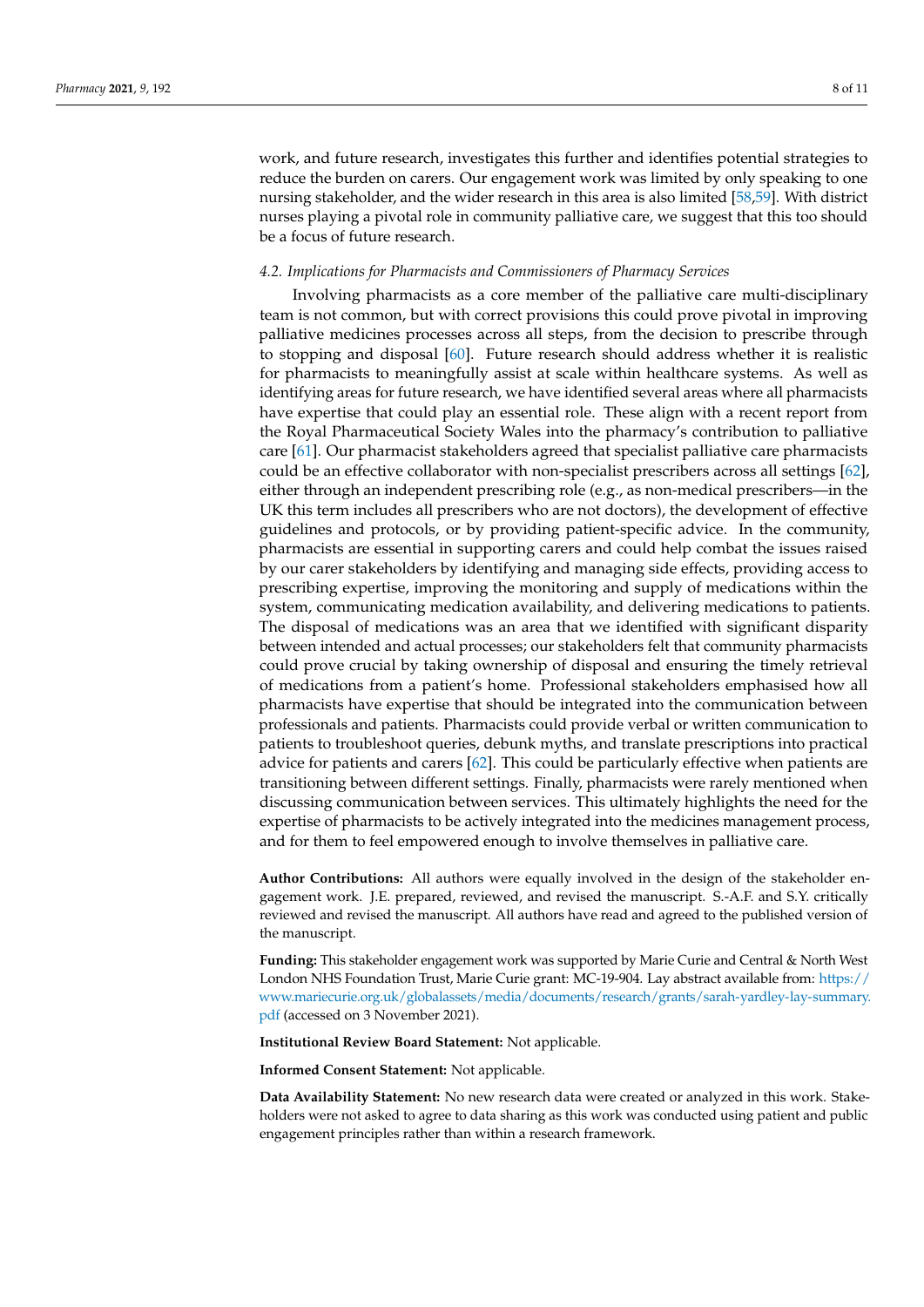**Acknowledgments:** We thank all the stakeholders who enthusiastically took part in the informal conversations regarding processes for medication management in palliative care (May–June 2021). We also thank our research study steering group and engagement groups for their ongoing support of our wider work.

**Conflicts of Interest:** The authors declare no conflict of interest. The funders had no role in the design of this work; in the collection, analyses, or interpretation of data; in the writing of the manuscript, or in the decision to publish the results.

#### **References**

- <span id="page-8-0"></span>1. Donaldson, L.J.; Kelley, E.T.; Dhingra-Kumar, N.; Kieny, M.P.; Sheikh, A. Medication without Harm: WHO's Third Global Patient Safety Challenge. *Lancet* **2017**, *389*, 1680–1681. [\[CrossRef\]](http://doi.org/10.1016/S0140-6736(17)31047-4)
- <span id="page-8-1"></span>2. Lewis, P.J.; Dornan, T.; Taylor, D.; Tully, M.P.; Wass, V.; Ashcroft, D.M. Prevalence, Incidence and Nature of Prescribing Errors in Hospital Inpatients. *Drug Saf.* **2009**, *32*, 379–389. [\[CrossRef\]](http://doi.org/10.2165/00002018-200932050-00002) [\[PubMed\]](http://www.ncbi.nlm.nih.gov/pubmed/19419233)
- <span id="page-8-2"></span>3. Shaheen, P.E.; LeGrand, S.B.; Walsh, D.; Estfan, B.; Davis, M.P.; Lagman, R.L.; Riaz, M.; Cheema, B. Errors in Opioid Prescribing: A Prospective Survey in Cancer Pain. *J. Pain Symptom Manag.* **2010**, *39*, 702–711. [\[CrossRef\]](http://doi.org/10.1016/j.jpainsymman.2009.09.009)
- <span id="page-8-3"></span>4. Nevin, M.; Hynes, G.; Smith, V. Healthcare Providers' Views and Experiences of Non-Specialist Palliative Care in Hospitals: A Qualitative Systematic Review and Thematic Synthesis. *Palliat. Med.* **2020**, *34*, 605–618. [\[CrossRef\]](http://doi.org/10.1177/0269216319899335)
- <span id="page-8-4"></span>5. Smith, F. Patient Safety and Patient Error: The Carer's Perspective. *Lancet* **2007**, *369*, 823. [\[CrossRef\]](http://doi.org/10.1016/S0140-6736(07)60402-4)
- <span id="page-8-5"></span>6. Payne, S.; Smith, P.; Dean, S. Identifying the Concerns of Informal Carers in Palliative Care. *Palliat. Med.* **1999**, *13*, 37–44. [\[CrossRef\]](http://doi.org/10.1191/026921699673763725)
- <span id="page-8-6"></span>7. Yardley, I.; Yardley, S.; Williams, H.; Carson-Stevens, A.; Donaldson, L.J. Patient Safety in Palliative Care: A Mixed-Methods Study of Reports to a National Database of Serious Incidents. *Palliat. Med.* **2018**, *32*, 1353–1362. [\[CrossRef\]](http://doi.org/10.1177/0269216318776846)
- <span id="page-8-7"></span>8. O'Connor, M.; Pugh, J.; Jiwa, M.; Hughes, J.; Fisher, C. The Palliative Care Interdisciplinary Team: Where Is the Community Pharmacist? *J. Palliat. Med.* **2011**, *14*, 7–11. [\[CrossRef\]](http://doi.org/10.1089/jpm.2010.0369)
- 9. Wilson, E. Preface: The Role of Pharmacists in Palliative and End of Life Care. *Pharmacy* **2021**, *9*, 139. [\[CrossRef\]](http://doi.org/10.3390/pharmacy9030139)
- 10. Wilson, E.; Caswell, G.; Latif, A.; Anderson, C.; Faull, C.; Pollock, K. An Exploration of the Experiences of Professionals Supporting Patients Approaching the End of Life in Medicines Management at Home. A Qualitative Study. *BMC Palliat. Care* **2020**, *19*, 1–10. [\[CrossRef\]](http://doi.org/10.1186/s12904-020-0537-z)
- 11. Latif, A.; Faull, C.; Wilson, E.; Caswell, G.; Ali, A. Managing Medicines for Patients with Palliative Care Needs Being Cared for at Home: Insights for Community Pharmacy Professionals. *Pharm. J.* **2020**. Available online: [https://pharmaceutical-journal.](https://pharmaceutical-journal.com/article/ld/caring-for-palliative-care-patients-at-home-medicines-management-principles-and-considerations) [com/article/ld/caring-for-palliative-care-patients-at-home-medicines-management-principles-and-considerations](https://pharmaceutical-journal.com/article/ld/caring-for-palliative-care-patients-at-home-medicines-management-principles-and-considerations) (accessed on 25 November 2021). [\[CrossRef\]](http://doi.org/10.1211/PJ.2020.20207954)
- 12. Krzyzaniak, N.; Pawłowska, I.; Bajorek, B. An Overview of Pharmacist Roles in Palliative Care: A Worldwide Comparison. *Med. Paliat. Prakt.* **2016**, *10*, 160–173.
- <span id="page-8-8"></span>13. Savage, I.; Blenkinsopp, A.; Closs, S.J.; Bennett, M.I. "Like Doing a Jigsaw with Half the Parts Missing": Community Pharmacists and the Management of Cancer Pain in the Community. *Int. J. Pharm. Pract.* **2013**, *21*, 151–160. [\[CrossRef\]](http://doi.org/10.1111/j.2042-7174.2012.00245.x)
- <span id="page-8-9"></span>14. Kiesewetter, I.; Schulz, C.; Bausewein, C.; Fountain, R.; Schmitz, A. Patients' Perception of Types of Errors in Palliative Care— Results from a Qualitative Interview Study. *BMC Palliat. Care* **2016**, *15*, 75. [\[CrossRef\]](http://doi.org/10.1186/s12904-016-0141-4)
- <span id="page-8-10"></span>15. Royal Pharmaceutical Society; Royal College of General Practitioners. *Joint Policy Statement on General Practice Based Pharmacists*; Royal Pharmaceutical Society: London, UK, 2015.
- <span id="page-8-11"></span>16. National Institute for Health and Care Excellence End of Life Care for Adults (QS13). Available online: [https://www.nice.org.](https://www.nice.org.uk/guidance/qs13) [uk/guidance/qs13](https://www.nice.org.uk/guidance/qs13) (accessed on 16 August 2021).
- <span id="page-8-12"></span>17. NHS England. *Specialist Level Palliative Care: Information for Commissioners*; NHS England: Leeds, UK, 2016.
- <span id="page-8-13"></span>18. Herndon, C.M.; Nee, D.; Atayee, R.S.; Craig, D.S.; Lehn, J.; Moore, P.S.; Nesbit, S.A.; Ray, J.B.; Scullion, B.F.; Wahler, R.G.; et al. ASHP Guidelines on the Pharmacist's Role in Palliative and Hospice Care. *Am. J. Health Pharm.* **2016**, *73*, 1351–1367. [\[CrossRef\]](http://doi.org/10.2146/ajhp160244)
- <span id="page-8-14"></span>19. Abuzour, A.S.; Lewis, P.J.; Tully, M.P. Practice Makes Perfect: A Systematic Review of the Expertise Development of Pharmacist and Nurse Independent Prescribers in the United Kingdom. *Res. Soc. Adm. Pharm.* **2018**, *14*, 6–17. [\[CrossRef\]](http://doi.org/10.1016/j.sapharm.2017.02.002)
- 20. Hill, R.R. Clinical Pharmacy Services in a Home-Based Palliative Care Program. *Am. J. Health Pharm.* **2007**, *64*, 806–810. [\[CrossRef\]](http://doi.org/10.2146/ajhp060124)
- 21. Dispennette, R.; Hall, L.A.; Elliott, D.P. Activities of Palliative Care and Pain Management Clinical Pharmacists. *Am. J. Health Pharm.* **2015**, *72*, 999–1000. [\[CrossRef\]](http://doi.org/10.2146/ajhp140614)
- 22. Myotoku, M.; Murayama, Y.; Nakanishi, A.; Hashimoto, N.; Koyama, F.; Irishio, K.; Kawaguchi, S.; Yamaguchi, S.; Ikeda, K.; Hirotani, Y. Assessment of Palliative Care Team Activities—Survey of Medications Prescribed Immediately before and at the Beginning of Opioid Usage. *Yakugaku Zasshi* **2008**, *128*, 299–304. [\[CrossRef\]](http://doi.org/10.1248/yakushi.128.299)
- 23. Tuffaha, H.W.; Koopmans, S.M. Development and Implementation of a Method for Characterizing Clinical Pharmacy Interventions and Medication Use in a Cancer Center. *J. Oncol. Pharm. Pract.* **2012**, *18*, 180–185. [\[CrossRef\]](http://doi.org/10.1177/1078155211416529)
- 24. Wilson, S.; Wahler, R.; Brown, J.; Doloresco, F.; Monte, S.V. Impact of Pharmacist Intervention on Clinical Outcomes in the Palliative Care Setting. *Am. J. Hosp. Palliat. Med.* **2011**, *28*, 316–320. [\[CrossRef\]](http://doi.org/10.1177/1049909110391080)
- <span id="page-8-15"></span>25. Lee, J.; McPherson, M.L. Outcomes of Recommendations by Hospice Pharmacists. *Am. J. Health Pharm.* **2006**, *63*, 2235–2239. [\[CrossRef\]](http://doi.org/10.2146/ajhp060143) [\[PubMed\]](http://www.ncbi.nlm.nih.gov/pubmed/17090744)
- <span id="page-8-16"></span>26. Kajamaa, A.; Mattick, K.; Parker, H.; Hilli, A.; Rees, C. Trainee Doctors' Experiences of Common Problems in the Antibiotic Prescribing Process: An Activity Theory Analysis of Narrative Data from UK Hospitals. *BMJ Open* **2019**, *9*, e028733. [\[CrossRef\]](http://doi.org/10.1136/bmjopen-2018-028733)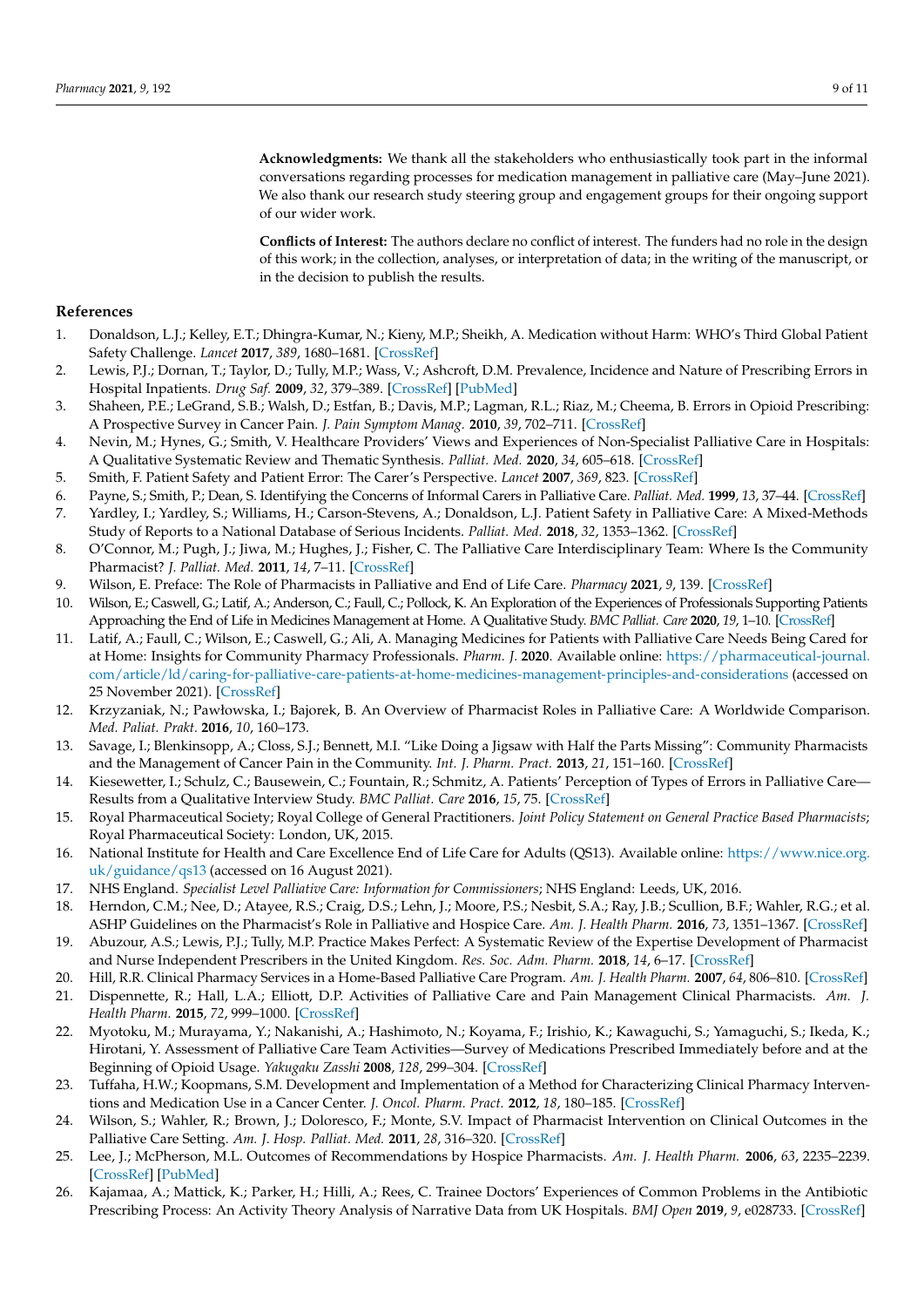- <span id="page-9-0"></span>27. Engeström, Y.; Davydov, V.; Toulmin, S.; Lektorsky, V.; Tolman, C.; Cole, M.; Eskola, A.; Häyrynen, Y.-P.; Tobach, E.; Colucci, F. Theoretical Issues. In *Perspectives on Activity Theory*; Engeström, Y., Miettinen, R., Punämaki, R.-L., Eds.; Cambridge University Press: Cambridge, UK, 1999; pp. 1–146, ISBN 9780511812774.
- <span id="page-9-1"></span>28. Levac, D.; Colquhoun, H.; O'Brien, K.K. Scoping Studies: Advancing the Methodology. *Implement. Sci.* **2010**, *5*, 1–9. [\[CrossRef\]](http://doi.org/10.1186/1748-5908-5-69)
- 29. The Joanna Briggs Institute. *The Joanna Briggs Institute Reviewers' Manual 2015: Methodology for JBI Scoping Reviews*; The Joanna Briggs Institute: Adelaide, Australia, 2015; pp. 1–24.
- <span id="page-9-2"></span>30. Arksey, H.; O'Malley, L. Scoping Studies: Towards a Methodological Framework. *Int. J. Soc. Res. Methodol. Theory Pract.* **2005**, *8*, 19–32. [\[CrossRef\]](http://doi.org/10.1080/1364557032000119616)
- <span id="page-9-3"></span>31. Hagemann, V.; Bausewein, C.; Rémi, C. Off-Label-Prescriptions in Daily Clinical Practice—A Cross-Sectional National Survey of Palliative Medicine Physicians. *Prog. Palliat. Care* **2019**, *27*, 154–159. [\[CrossRef\]](http://doi.org/10.1080/09699260.2019.1646048)
- <span id="page-9-4"></span>32. Vivat, B.; Bemand-Qureshi, L.; Harrington, J.; Davis, S.; Stone, P. Palliative Care Specialists in Hospice and Hospital/Community Teams Predominantly Use Low Doses of Sedative Medication at the End of Life for Patient Comfort Rather than Sedation: Findings from Focus Groups and Patient Records for I-CAN-CARE. *Palliat. Med.* **2019**, *33*, 578–588. [\[CrossRef\]](http://doi.org/10.1177/0269216319826007)
- <span id="page-9-5"></span>33. Faull, C.; Windridge, K.; Ockleford, E.; Hudson, M. Anticipatory Prescribing in Terminal Care at Home: What Challenges Do Community Health Professionals Encounter? *BMJ Support. Palliat. Care* **2013**, *3*, 91–97. [\[CrossRef\]](http://doi.org/10.1136/bmjspcare-2012-000193)
- <span id="page-9-6"></span>34. Virdun, C.; Luckett, T.; Davidson, P.M.; Phillips, J. Dying in the Hospital Setting: A Systematic Review of Quantitative Studies Identifying the Elements of End-of-Life Care That Patients and Their Families Rank as Being Most Important. *Palliat. Med.* **2015**, *29*, 774–796. [\[CrossRef\]](http://doi.org/10.1177/0269216315583032)
- <span id="page-9-7"></span>35. Roodbeen, R.; Vreke, A.; Boland, G.; Rademakers, J.; van den Muijsenbergh, M.; Noordman, J.; van Dulmen, S. Communication and Shared Decision-Making with Patients with Limited Health Literacy; Helpful Strategies, Barriers and Suggestions for Improvement Reported by Hospital-Based Palliative Care Providers. *PLoS ONE* **2020**, *15*, e0234926. [\[CrossRef\]](http://doi.org/10.1371/journal.pone.0234926)
- <span id="page-9-8"></span>36. Jansen, J.; van Weert, J.C.M.; de Groot, J.; van Dulmen, S.; Heeren, T.J.; Bensing, J.M. Emotional and Informational Patient Cues: The Impact of Nurses' Responses on Recall. *Patient Educ. Couns.* **2010**, *79*, 218–224. [\[CrossRef\]](http://doi.org/10.1016/j.pec.2009.10.010) [\[PubMed\]](http://www.ncbi.nlm.nih.gov/pubmed/20005066)
- <span id="page-9-9"></span>37. Mori, M.; Matsunuma, R.; Suzuki, K.; Matsuda, Y.; Watanabe, H.; Yamaguchi, T. Palliative Care Physicians' Practice in the Titration of Parenteral Opioids for Dyspnea in Terminally Ill Cancer Patients: A Nationwide Survey. *J. Pain Symptom Manag.* **2019**, *58*, e2–e5. [\[CrossRef\]](http://doi.org/10.1016/j.jpainsymman.2019.04.007) [\[PubMed\]](http://www.ncbi.nlm.nih.gov/pubmed/30999067)
- 38. Klepstad, P.; Kaasa, S.; Borchgrevink, P.C. Starting Step III Opioids for Moderate to Severe Pain in Cancer Patients: Dose Titration: A Systematic Review. *Palliat. Med.* **2011**, *25*, 424–430. [\[CrossRef\]](http://doi.org/10.1177/0269216310386280)
- <span id="page-9-10"></span>39. Masman, A.D.; van Dijk, M.; Tibboel, D.; Baar, F.P.M.; Mathôt, R.A.A. Medication Use during End-of-Life Care in a Palliative Care Centre. *Int. J. Clin. Pharm.* **2015**, *37*, 767–775. [\[CrossRef\]](http://doi.org/10.1007/s11096-015-0094-3)
- <span id="page-9-11"></span>40. Lawton, S.; Denholm, M.; Macaulay, L.; Grant, E.; Davie, A. Timely Symptom Management at End of Life Using 'Just in Case' Boxes. *Br. J. Commun. Nurs.* **2012**, *17*, 182–190. [\[CrossRef\]](http://doi.org/10.12968/bjcn.2012.17.4.182)
- 41. Bowers, B.; Barclay, S.S.; Pollock, K.; Barclay, S. GPs' Decisions about Prescribing End-of-Life Anticipatory Medications: A Qualitative Study. *Br. J. Gen. Pract.* **2020**, *70*, e731–e739. [\[CrossRef\]](http://doi.org/10.3399/bjgp20X712625)
- 42. Bowers, B.; Redsell, S.A. A Qualitative Study of Community Nurses' Decision-Making around the Anticipatory Prescribing of End-of-Life Medications. *J. Adv. Nurs.* **2017**, *73*, 2385–2394. [\[CrossRef\]](http://doi.org/10.1111/jan.13319) [\[PubMed\]](http://www.ncbi.nlm.nih.gov/pubmed/28423478)
- 43. Wilson, E.; Seymour, J.; Seale, C. Anticipatory Prescribing for End of Life Care: A Survey of Community Nurses in England. *Prim. Health Care* **2016**, *26*, 22–27. [\[CrossRef\]](http://doi.org/10.7748/phc.2016.e1151)
- <span id="page-9-17"></span>44. Wilson, E.; Morbey, H.; Brown, J.; Payne, S.; Seale, C.; Seymour, J. Administering Anticipatory Medications in End-of-Life Care: A Qualitative Study of Nursing Practice in the Community and in Nursing Homes. *Palliat. Med.* **2015**, *29*, 60–70. [\[CrossRef\]](http://doi.org/10.1177/0269216314543042)
- 45. Bowers, B.; Ryan, R.; Kuhn, I.; Barclay, S. Anticipatory Prescribing of Injectable Medications for Adults at the End of Life in the Community: A Systematic Literature Review and Narrative Synthesis. *Palliat. Med.* **2019**, *33*, 160–177. [\[CrossRef\]](http://doi.org/10.1177/0269216318815796)
- <span id="page-9-20"></span>46. Antunes, B.; Bowers, B.; Winterburn, I.; Kelly, M.P.; Brodrick, R.; Pollock, K.; Majumder, M.; Spathis, A.; Lawrie, I.; George, R.; et al. Anticipatory Prescribing in Community End-of-Life Care in the UK and Ireland during the COVID-19 Pandemic: Online Survey. *BMJ Support. Palliat. Care* **2020**, *10*, 343–349. [\[CrossRef\]](http://doi.org/10.1136/bmjspcare-2020-002394)
- <span id="page-9-12"></span>47. Wilson, E.; Seymour, J. The Importance of Interdisciplinary Communication in the Process of Anticipatory Prescribing. *Int. J. Palliat. Nurs.* **2017**, *23*, 129–135. [\[CrossRef\]](http://doi.org/10.12968/ijpn.2017.23.3.129)
- <span id="page-9-13"></span>48. Taubert, M.; Nelson, A. Out-of-Hours GPs and Palliative Care-a Qualitative Study Exploring Information Exchange and Communication Issues. *BMC Palliat. Care* **2010**, *9*, 18. [\[CrossRef\]](http://doi.org/10.1186/1472-684X-9-18)
- <span id="page-9-14"></span>49. Thompson, J. Deprescribing in Palliative Care. *Clin. Med.* **2019**, *19*, 311–314. [\[CrossRef\]](http://doi.org/10.7861/clinmedicine.19-4-311)
- <span id="page-9-15"></span>50. Fede, A.; Miranda, M.; Antonangelo, D.; Trevizan, L.; Schaffhausser, H.; Hamermesz, B.; Zimmermann, C.; Del Giglio, A.; Riechelmann, R.P. Use of Unnecessary Medications by Patients with Advanced Cancer: Cross-Sectional Survey. *Support. Care Cancer* **2011**, *19*, 1313–1318. [\[CrossRef\]](http://doi.org/10.1007/s00520-010-0947-1)
- <span id="page-9-16"></span>51. Miller, E.J.; Morgan, J.D.; Blenkinsopp, A. How Timely Is Access to Palliative Care Medicines in the Community? Amixed Methods Study in a UK City. *BMJ Open* **2019**, *9*, e029016. [\[CrossRef\]](http://doi.org/10.1136/bmjopen-2019-029016) [\[PubMed\]](http://www.ncbi.nlm.nih.gov/pubmed/31767580)
- <span id="page-9-18"></span>52. Anderson, B.A.; Kralik, D. Palliative Care at Home: Carers and Medication Management. *Palliat. Support. Care* **2008**, *6*, 349–356. [\[CrossRef\]](http://doi.org/10.1017/S1478951508000552)
- <span id="page-9-19"></span>53. Corless, I.B.; Nicholas, P.K.; Davis, S.M.; Dolan, S.A.; McGibbon, C.A. Symptom Status, Medication Adherence, and Quality of Life in HIV Disease. *J. Hosp. Palliat. Nurs.* **2005**, *7*, 129–138. [\[CrossRef\]](http://doi.org/10.1097/00129191-200505000-00005)